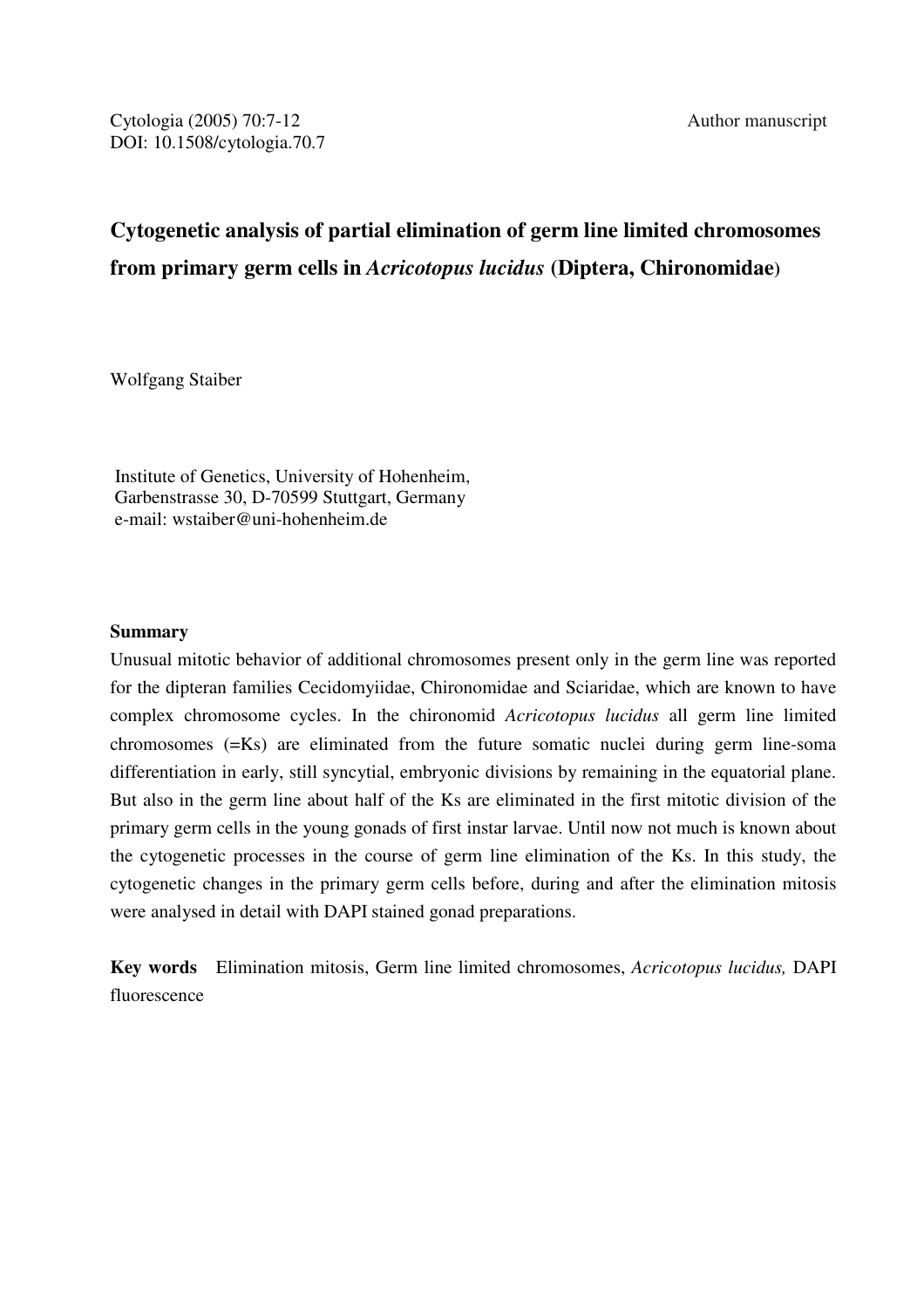### **Introduction**

 Eliminations of X chromosomes and/or of full or partial complements of germ line limited chromosomes (named  $E =$  eliminated,  $K =$  "Keimbahn" or  $L =$  limited chromosomes) are known from the complex chromosome cycles found in the dipteran families Cecidomyiidae, Chironomidae and Sciaridae (Bauer and Beermann 1952, White 1973, Gerbi 1986).

 In the Orthocladiinae, a subfamily of the Chironomidae, Bauer and Beermann (1952) reported from the elimination of Ks as well as from the soma as also from the germ line. The elimination of all Ks from the future somatic nuclei (=soma elimination) occurs in the germ linesoma differentiation during early syncytial embryonic mitoses in that the Ks remain in the equatorial zone, while the soma chromosomes (=Ss) segregate regularly. In the germ line about half of the Ks are eliminated in the first mitosis of the primary germ cells in the young gonads of first instar larvae (= germ line elimination). This reduction in the number of Ks in the germ line stem cells is then compensated in the last gonial mitosis prior to meiosis by the migration of all Ks as unseparated sister chromatids to only one cell pole (=differential mitosis). The Ss segregate regularly. The daughter cell, which receives all the Ks together with the Ss pass through a normal meiosis, while the daughter cell with only a diploid set of Ss develops to a nurse cell in the female and to an aberrant spermatocyte in the male (Bauer and Beermann 1952, Redi *et al*. 2001).

 Experiments on cecidomyiid embryos resulting in the elimination of all Ks from the future germ line nuclei produced only sterile imagines in both sexes. Therefore, the Ks probably carry fertility factors (Geyer-Duszynska 1966, Bantock 1970).

 The origin and the structural evolution of the Ks of the orthocladiid *Acricotopus lucidus* was investigated by chromosome painting of mitotic and meiotic metaphases using specific probes of the Ss (Staiber and Schiffkowski 2000, Staiber and Wahl 2002). The painting results clearly demonstrated, that the Ks are descendants of the Ss and possess large S-homologous sections in addition to heterochromatic segments containing germ line specific repetitive sequences.

 Less is known of the cytogenetic behavior of the Ks during elimination from the primary germ cells in the Orthocladiinae. Up to now only one figure with drawings of meta- and anaphases of elimination mitoses of *Psectrocladius obvius* and *Acricotopus lucidus* has been published (Figure 2 in Bauer and Beermann 1952). Nothing is known about the mechanism discriminating between the half of the Ks that are eliminated, and the half that segregate regularly. In *Acricotopus*, a G-banding study of K complements of gonial cell showed after elimination mitosis that the K complements vary in number and composition of the nine different K types within one and between different larvae (Staiber 1988).

 Therefore, the aim of the present study was to study and to document in detail the cytogenetic changes in the primary germ cells in *Acricotopus* before, during and after the process of elimination of about the half of the Ks.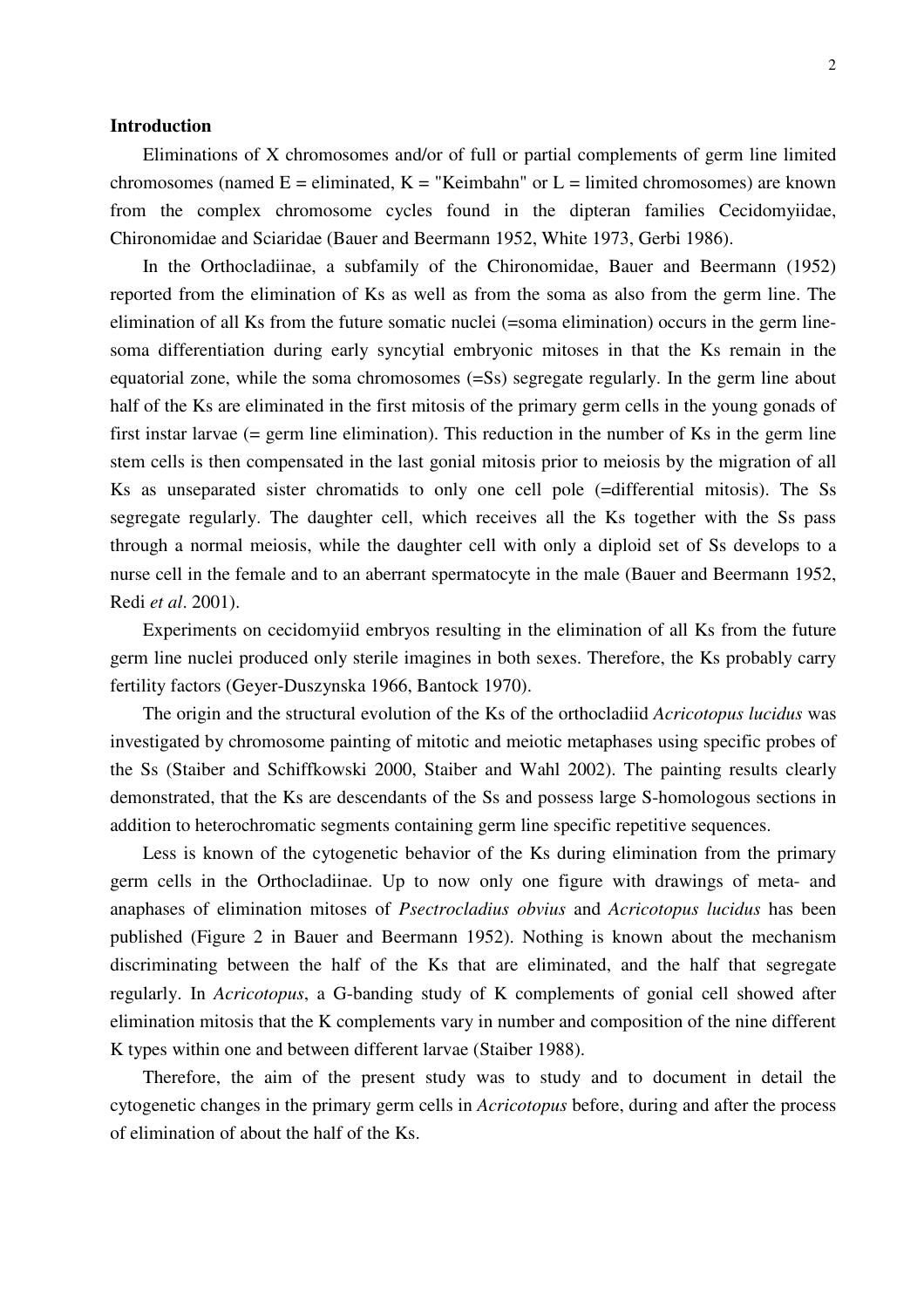#### **Materials and methods**

 The animals used in this study were taken from a laboratory stock of *Acricotopus lucidus* (Diptera, Chironomidae). The rearing conditions are described in Staiber and Behnke (1985).

 In order to analyse elimination mitosis in primordial germ cells (=germ line elimination of Ks) whole newly hatched larvae (0 h) and first instar larvae up to 48 h, kept at room temperature, were fixed in ethanol-glacial acetic acid (3:1) and then stored at -20°C. Squash preparations of first instar larvae were made in 45% acetic acid, frozen on dry ice, dehydrated in an ethanol series (70%, 80%, 96%) and air dried. Preparations were stained with 0.1 µg/ml 4',6'-diamidino-2-phenylindole (DAPI) in phosphate-buffered saline (PBS), washed with PBS and mounted in Vectashield fluorescence antifade solution (Vector Laboratories).

 Labeling of the painting probes of the three somatic chromosomes (SI-SIII) and fluorescence *in situ* hybridization (FISH) are described in Staiber and Schiffkowski (2000).

 Digital images of the DAPI fluorescence were captured with a Canon A80 camera using a Zeiss epifluorescence microscope (filter combination BP 365/FT 385/LP 397) equipped with a Neofluar 100/1.3 oil objective. They were first converted into 16 bit grey scale images and then inverted using a CorelDraw software package.

### **Results and discussion**

 An elimination of about half of the Ks from the germ line occurs in the chironomid *Acricotopus lucidus* in the primary germ cells of young gonads of first instar larvae (Fig. 1a-n) (Bauer and Beermann 1952, Bauer 1970). This reduction in the number of Ks is compensated in the last so-called differential gonial mitosis by a migration of the unseparated Ks to only one cell pole (Staiber 1994) as shown in Figure 2a,b. The fluorescence in situ hybridization (FISH) of the differential mitosis in Figure 2a using painting probes of the three Ss (SI, blue; SII, red; SIII, green) also clearly demonstrates that the Ks are descendants of the Ss and are composed of large (painted) S-homologous sections and of heterochromatic segments (Fig. 2b) containing germ line specific repetitive sequences (Staiber and Schiffkowski 2000, Staiber 2002).

 In whole mounted carmine-stained newly hatched first instar larvae, as shown in Figure 1a, the gonads were found to be located in the region of the abdominal segments 6 to 7. The insert in Figure 1a presents a pair of gonads each containing only one primary germ cell. This is characteristic for *Acricotopus* and corroborates the observations of Bauer and Beermann (1952). It was very difficult to dissect gonads from newly hatched larvae (length 0.6 - 0.8 mm) for cytogenetic analysis. Therefore, whole body squash preparations were made after the dry ice method and were subsequently stained with DAPI.

 Combining fluorescence and phase contrast microscopy, the gonads can be easily identified by the oval shape (Fig. 1f). The envelope around the primary germ cell is formed by some sheath cells. Most of the prometa-, meta-, ana- and telophase stages of elimination mitoses were found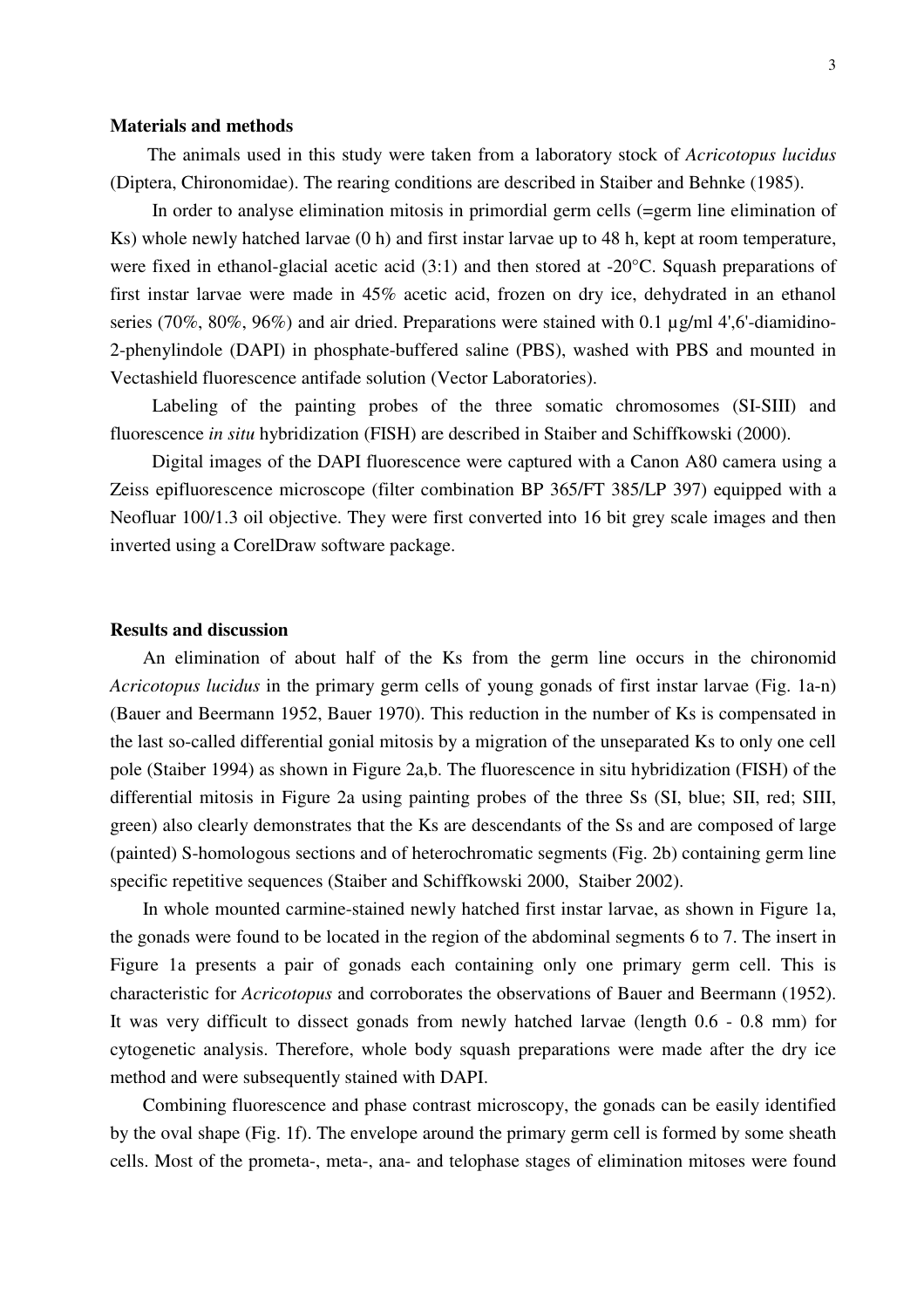in gonads of first instar larvae from 27 h to 31 h after hatching. Male and female larvae cannot be distinguished at this stage of development.



**Fig. 1a-h.** (**a**) Two carmine-stained newly hatched first instar larvae of *Acricotopus lucidus*. The arrow indicates the position of one gonad. The asterisk marks a part of an egg shell. Differential interference contrast. Bar represents 100 µm. Insert: Pair of gonads each containing only one primary germ cell.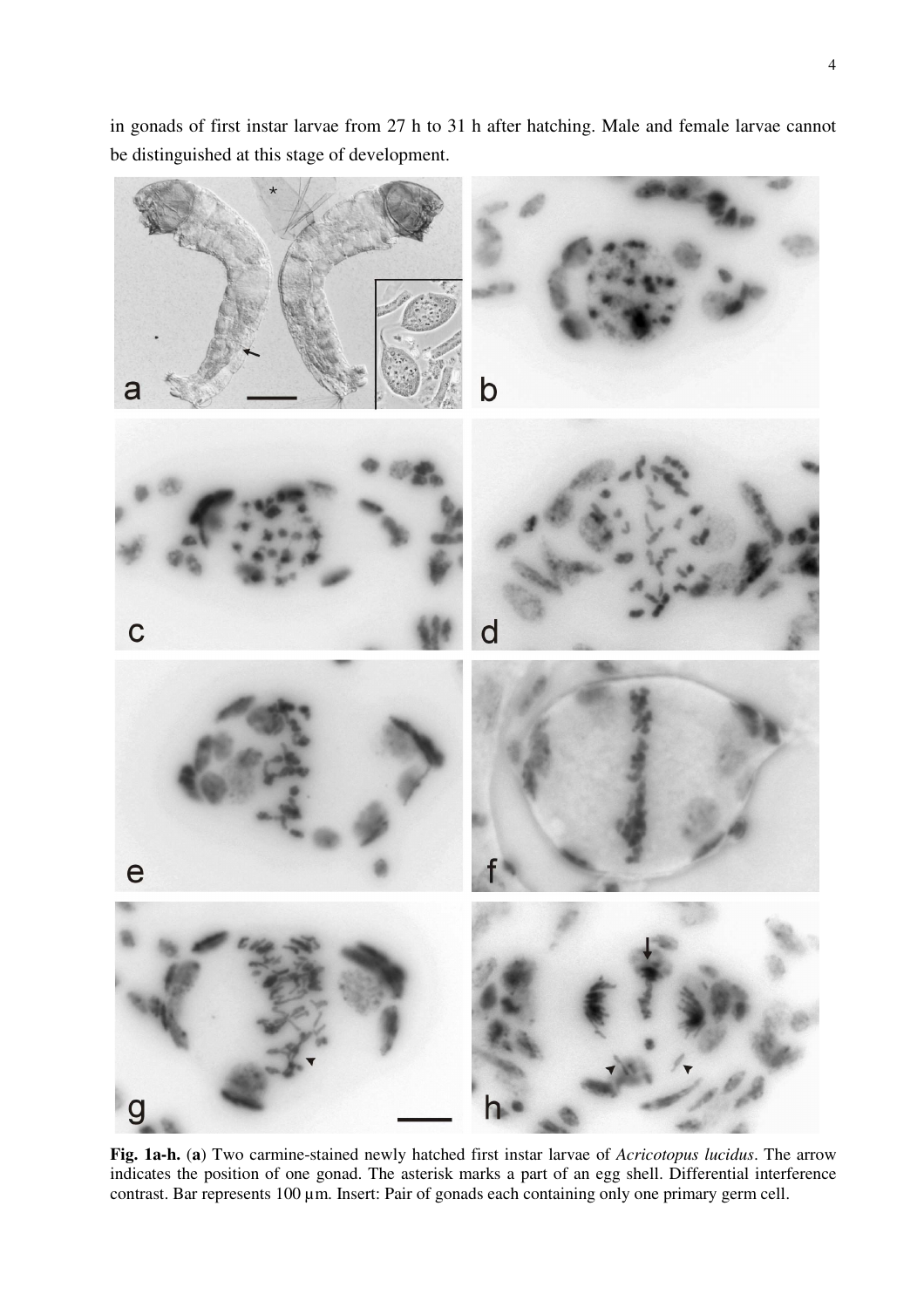(**b**-**n**) Young gonads with primary germ cells in different stages of elimination mitosis. Inverse DAPI fluorescence. For detailed description of stages see text. (**b**) Primary germ cell in 'resting stage' with semicondensed chromosomes. (**c**) Prophase. (**d**) Early prometaphase with 6 Ss and about 30 Ks. (**e**) Late prometaphase. (**f**) Metaphase. Fluorescence/phase contrast. (**g**) Early anaphase. Arrowhead indicates the Ks that probably will be eliminated. Bar represents 10 um. (**h**) Late anaphase. About half of the Ks remain in the equatorial plane (arrow). Delayed pole movement of two sister chromatids (arrowheads).

 In the primary germ cell nuclei of newly hatched larvae the individual chromosomes are found to be present as separate entities arrested in a specific semi-condensed state (Fig. 1b). The chromosomes are composed of more condensed central domains surrounded by fuzzy chromatin and are spherically arranged towards the periphery of the nucleus. This characteristic chromosome arrangement can be observed in *Acricotopus* already in the nuclei of the pole cells shortly after their formation and in the primordial germ cells in the course of their dorsal migration towards the future gonads during early gastrulation (data not shown). Such a 'resting stage' of germ line cells ranging from pole cell formation to hatching of the larvae was also reported for *Sciara.* De Saint Phalle and Sullivan (1996) described this stage in *Sciara coprophila*, a species having also germ line limited chromosomes, as a 'prophase with the chromosomes condensed on the nuclear membrane, like fingers grasping a ball', and Perondini and Ribeiro (1997) in *Sciara ocellaris*, as an 'atypical interphase exhibiting semi-condensed chromosomes'.

 In transition from the 'resting stage' to prophase of the elimination mitosis in *Acricotopus*, the fuzzy chromatin around the pycnotic center of the chromosome domains condenses (Fig. 1c), but the chromosomes remain arranged at the periphery of the nucleus. With the breakdown of the nuclear membrane at the beginning of the prometaphase, the typical spherical arrangement of the chromosomes disappears. In the prometaphase cell in Figure 1d, about 30 Ks are present in addition to the 6 Ss. At the end of prometaphase the chromosomes move towards the equatorial zone (Fig. 1e).

 In the fluorescence/phase contrast image of the metaphase in Figure 1f all chromosomes are arranged exactly in the equatorial plane. But, here as well as in the prometaphase it is not possibile to differentiate between Ss and Ks, or Ks that will be eliminated from Ks that will segregate normally by cytogenetic characteristics, as i.e. a differential condensation state.

 In the early anaphase, in Figure 1g, in the upper part of the mid zone the chromosomes, which have separated regularly, are moving to the opposite poles, whereas in the middle part some sister chromatids and in the lower part nearly all chromatids (arrowhead) seem to stick together. In the late anaphase, in Figure 1h, about half of the Ks move together with the Ss towards each pole, while the other half of the Ks remain at the equator. In the lower part of the spindle two K chromatids have separated late and migrate behind the other Ks to the poles (arrowheads). As shown in Figure 1i (late anaphase) one chromatid, probably a K, has moved widely to the right pole, while its long arm is still connected with its sister chromatid in the equatorial plane. The reason why the sister chromatids behave differently is unclear. This unequal segregation would lead to daughter cells with different sets of Ks. This was observed earlier in a G-banding study analysing the number and composition of gonial K complements of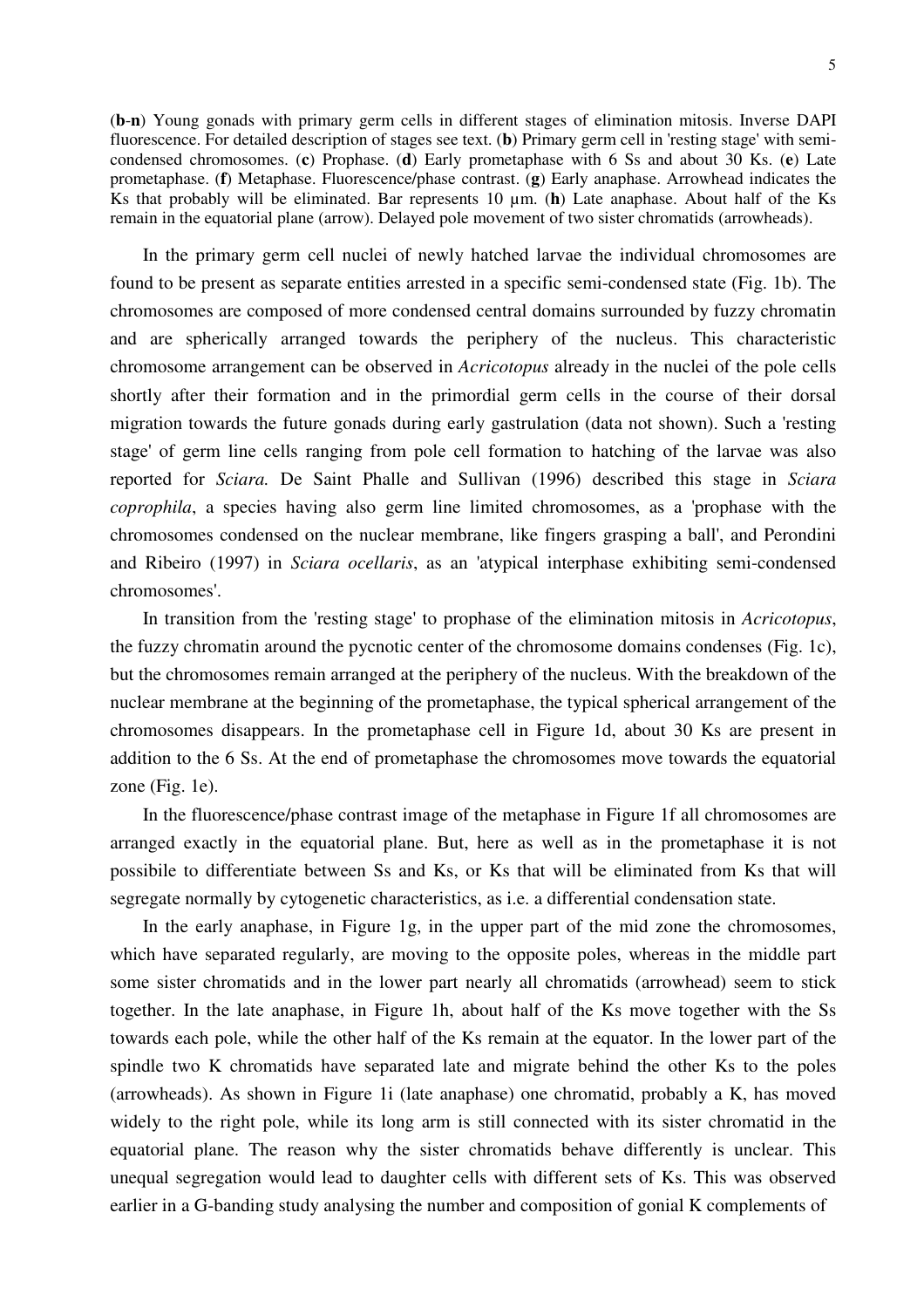

**Fig. 1i-p.** (**i**) Late anaphase. One pole moving chromatid is still connected with its sister chromatid in the equator (arrowhead). (**j**) Late anaphase. The eliminated Ks are still accurately arranged in the equator. (**k**) Telophase. (**l**) Interphase nuclei with slightly spread eliminated Ks. (**m**) Chromatin bridge (arrowhead) ranging from the eliminated Ks to the right interphase nucleus. (**n**) Interphase nuclei with a large lump of pycnotic chromatin (arrowhead) derived from the eliminated Ks. (**o**) Second gonial mitosis. The cells divide asynchronously. One cell is in metaphase [M], the other in late anaphase [A, A']. Arrowhead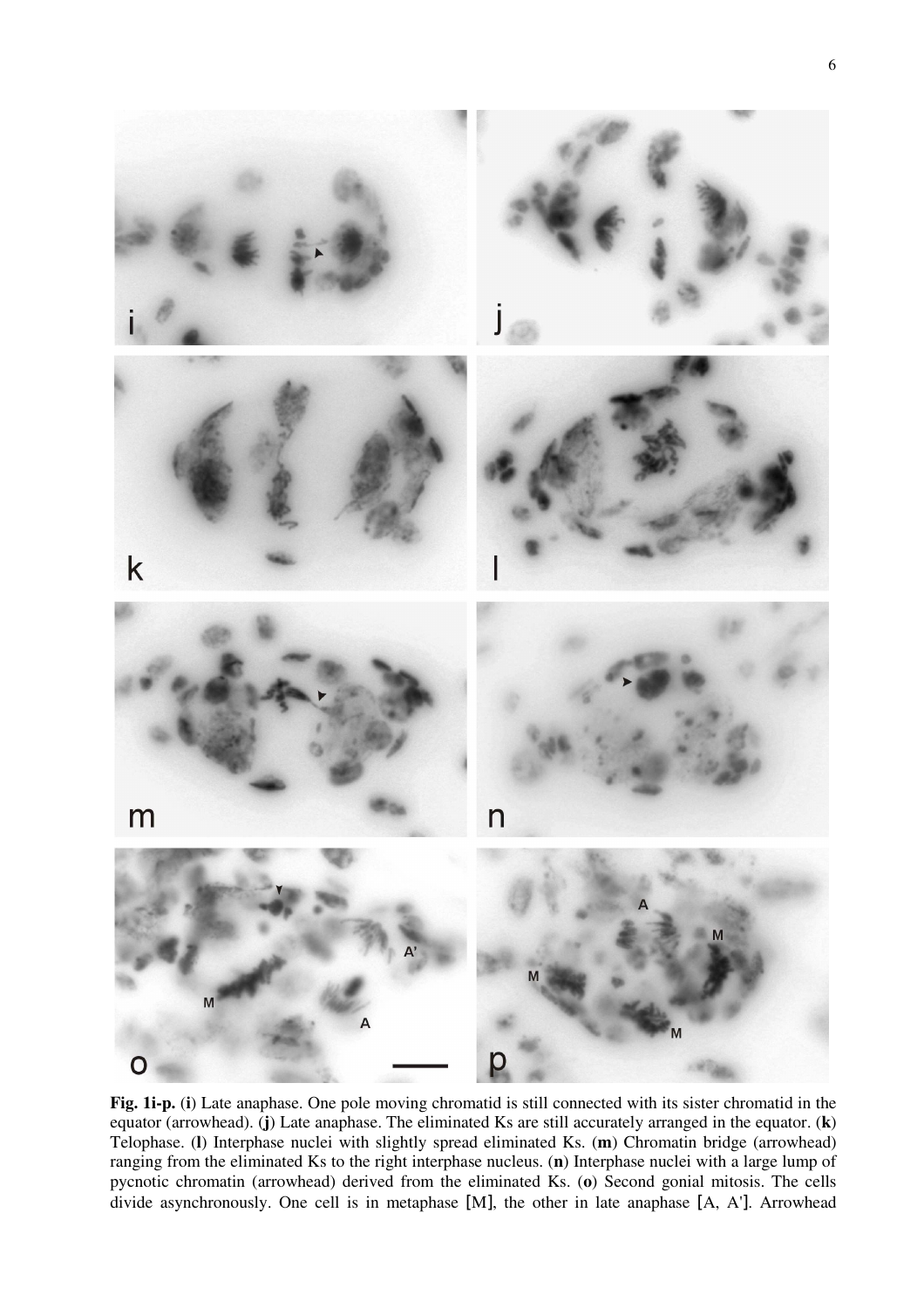indicates heteropycnotic K chromatin droplets from the first mitosis. Bar represents 10 µm. (**p**) Third gonial mitosis. Three cells are in metaphase [M] and one in mid anaphase [A].

young fourth instar larvae (Staiber 1988). Within one gonad the number of Ks in different cells can vary between 0-2 Ks. Surprisingly, the K complements of cells from sister gonads differ only in 0-2 K types. If the elimination of Ks in both gonads would be completely random one would expect a higher variation.

While in the late anaphase, in Figure 1*j*, the eliminated Ks are still strongly condensed and are arranged exactly in the equatoral plane, then in telophase (Fig. 1k) during the decondensation of the Ks and Ss in the daughter nuclei, the eliminated Ks decondense to some extent and spread in the mid zone. This spreading of the eliminated Ks can be seen more clearly at the beginning of the interphase (Fig. 1l). In some cases chromatin bridges were observed extending from the eliminated Ks to one of the interphase nuclei (arrowhead in Fig. 1m). Later on in the interphase the eliminated Ks fuse together (Fig. 1n), forming 1 to 3 different sized lumps of strongly condensed chromatin (Fig. 1n) which shows bright DAPI-fluorescence. Whether the eliminated Ks are in or excluded from the cytoplasma of the daugther cells cannot be determined, because the cell membranes are not visible within the gonads, neither in phase contrast nor in differential interference contrast.



**Fig. 2.** (**a**) Three colour FISH of a differential mitosis of a spermatogonial cell of *Acricotopus lucidus* with probes of the three somatic chromosomes, SI (blue), SII (red) and SIII (green). The Ss and the Shomologous sections of the Ks (n=11) are painted in the appropriate colours. In this last gonial mitosis the Ks move as unseparated pairs of chromatids to only one pole (upper one), while the paired Ss (2n=6) still remain in the equatorial plane. The special K9 is still partially paired with one of the SI and will follow the other Ks. When all the Ks have reached the cell pole the Ss will begin to segregate regularly. This unequal mitosis doubles the number of Ks in the upper daughter cell, the future functional spermatocyte, which then pass through regular meiosis. The other daughter cell without the Ks develops to an aberrant spermatocyte. (**b**) Inverse image of the DAPI-stained chromosomes. The paracentromeric heterochromatic regions of the Ks, that are not painted in (**a**), are clearly seen.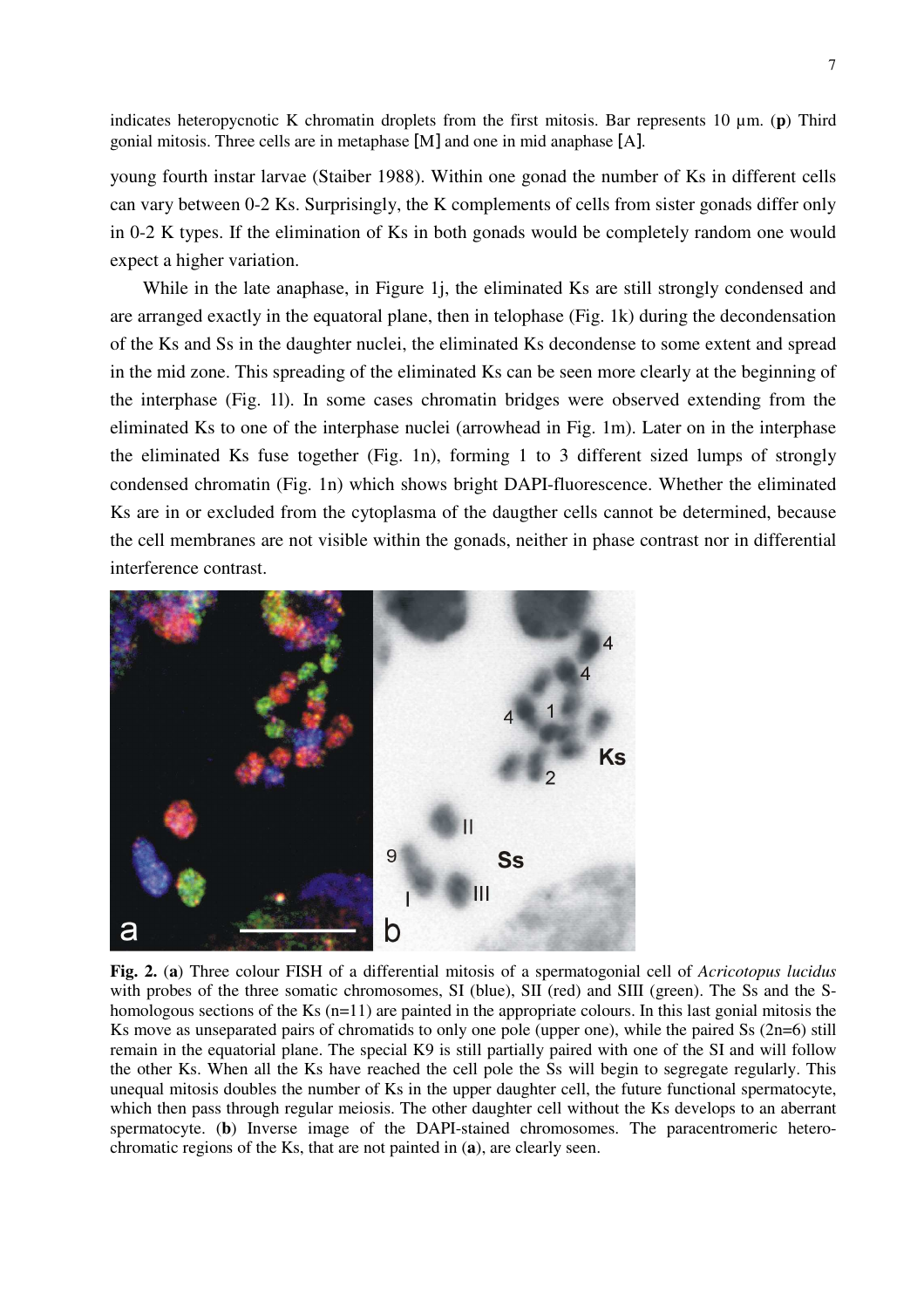Elimination mitoses does not proceed synchronously in sister gonads. Some larvae were found in which in the one gonad the primary germ cell was still in prophase, while in the other gonad the elimination mitosis was already completed, resulting in two daughter cells and lumps of eliminated chromatin (not shown). This indicates that the primary germ cells initiate the elimination mitosis autonomously. Within a gonad the second and the third mitosis do not proceed synchronously. In the second mitosis in Figure 1o, one cell is still in metaphase, while the other is already in late anaphase, and in the third mitosis in Figure 1p three cells are in metaphase and one in anaphase. Sometimes pycnotic chromatin droplets derived from the elimitated Ks can be observed still in the second mitosis (arrow in Fig. 1o).

 The movements of all chromosomes during prometaphase and the arrangement into the equatoral plane of the Ks that will be eliminated and as well as the escaping Ks and of the Ss is caused by opposite directed microtubule forces acting on the centromeres of the sister chromatids. The reason why the sister chromatids of the eliminated Ks do not segregate is unclear. In *Sciara coprophila* incomplete sister chromatid separation is responsible for the programmed elimination of X chromosomes (De Saint Phalle and Sullivan 1996). Possibly such a failure of sister chromatid separation is also the mechanism of the elimination of Ks in the first mitosis of the primary germ cells in *Acricotopus*.

 The study of the programmed elimination of all Ks from the future somatic nuclei during germ line-soma differentiation in early embryogenesis of *Acricotopus* may give further information on the mechanism effecting the non-segregation of germ line limited chromosomes in elimination mitoses.

**Acknowledgements** The author is grateful to Professor Anette Preiss for her support.

#### **References**

- Bantock, C. R. 1970. Experiments on the chromosome elimination in the gall midge, *Mayetiola destructor*. J. Embryol. Exp. Morphol. **24**: 257-286.
- Bauer, H. 1970. Rearrangements between germ-line limited and somatic chrososomes in *Smittia parthenogenetica* (Chironomidae, Diptera). Chromosoma **32**: 1-10.
- Bauer, H. and Beermann, W. 1952. Der Chromosomencyclus der Orthocladiinen (Nematocera, Diptera). Z. Naturforsch. **7b**: 557-563.
- De Saint Phalle, B. and Sullivan, W. 1998. Incomplete sister chromatid separation is the mechanism of programmed chromosome elimination during early *Sciara* embryogenisis. Development **122**: 3775-3784.
- Gerbi, S. A. 1986. Unusual chromosome movements in Sciarid flies. In: Hennig W (ed.). Germ line-soma differentiation. Results and problems in cell differentiation, vol 13. Springer, Berlin, Heidelberg. pp. 71-104.